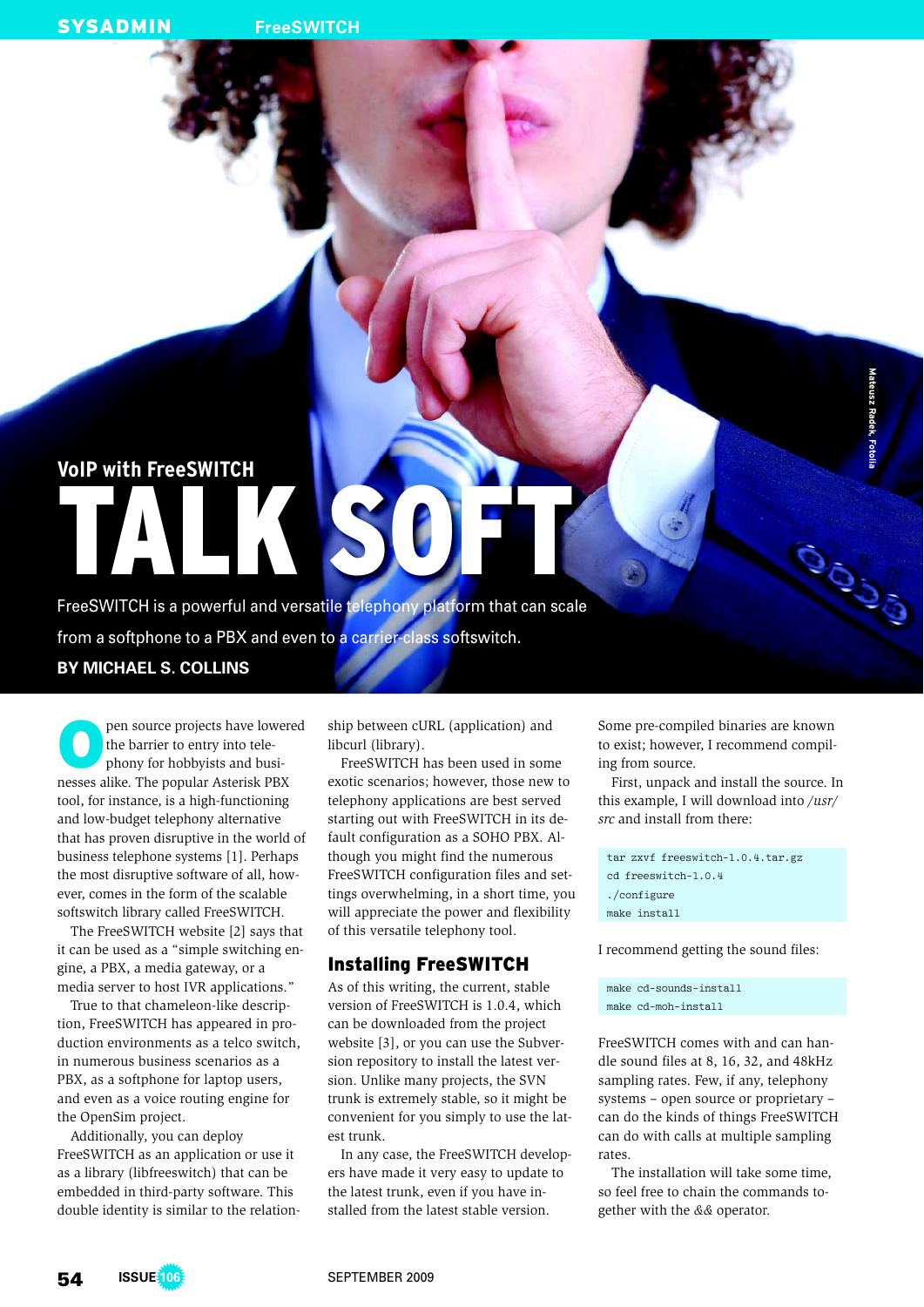**FreeSWITCH** SYSADMIN

When the process is complete, you will have a basic FreeSWITCH installation. Because it is handy to have the two main FreeSWITCH executable files available in the *bin* path, I use symlinks:

#### $ln -s$   $\overline{z}$

 $/$ usr/local/freeswitch/bin/freeswitch  $\overline{Z}$ /usr/local/bin/freeswitch ln -s /usr/local/freeswitch/bin $\sqrt{2}$ /fs\_cli /usr/local/bin/fs\_cli

To launch the application, enter *freeswitch*, and use the *fs\_cli* utility to access the command line of any FreeSWITCH server to which you have access, even if it is on another server. At first, you'll see quite a bit of debug/log information, but don't worry about errors or warnings at this point.

# Your New Softswitch

The first basic command is *version*, which displays the version of Free-SWITCH you are running, including the SVN revision. The *status* command shows information about your instance of FreeSWITCH, including uptime and the number of currently active sessions. Another basic command is the self-descriptive *help*.

To exit FreeSWITCH, type *fsctl shutdown* or use the shortcut command *...* (three periods).

If you have a sound card or headset on your system then try this:

| load mod_portaudio |  |  |
|--------------------|--|--|
|                    |  |  |

After several debug lines, you'll see *+OK* when the module is loaded. Now list the PortAudio devices available on your system:

#### pa devlist

API CALL [pa(devlist)] output: 0;Built-in Microphone;2;0;i 1;Built-in Input;2;0; 2;Built-in Output;0;2;r,o 3;Logitech USB Headset;0;2; 4;Logitech USB Headset;1;0;

The *i* and *o* are next to the currently selected input and output devices. To change the input device, use the *pa indev* command with the device number,

#### pa indev #x

where  $x$  is the number of the input device. The output device can be changed with the *pa outdev* command. In my setup, I'll use device 4 as output and device 5 as input.

If you have the MOH (music on hold) files installed, this command will make a call to the MOH extension and send the MOH to the PortAudio output device:

#### pa call 9999

If you hear music, it was a successful

call. If not, make sure the MOH files were installed properly. Hang up with the *pa hangup* command. To make sure both input and output devices are working, do

an echo test:

pa call 9996

connects.

Now when you speak into the input device, your voice should be echoed to the output device. The *pa hangup* command dis-

As you can see, it is possible to use Free-SWITCH and PortAudio to create a simple

| <b>User Details</b>          |            |  |
|------------------------------|------------|--|
| <b>Display Name</b>          | Michael    |  |
| User name                    | 1000       |  |
| Password                     |            |  |
| Authorization user name      | 1000       |  |
| Domain                       | 10.15.0.91 |  |
| Domain Proxy                 |            |  |
| target domain                |            |  |
|                              |            |  |
| Dialing plan<br>Dialing plan |            |  |
|                              |            |  |

**Figure 1: The X-Lite SIP account configuration screen.**

**GED**. Your username is: 1000 X-Lite  $\overline{\phantom{a}}$ RECORD AA AC DND **Inter COUNTERPAT** 

**Figure 2: A successfully registered X-Lite client.**

softphone. In this way, you will be able to use any codec that your FreeSWITCH installation supports – and there are some very high quality codecs available – without installing a softphone client.

# Connecting a SIP Phone

The most common way to use Free-SWITCH is with a SIP phone. A physical handset is often called a hard phone, whereas a software-based phone is appropriately called a softphone. Numerous types of hard phones are available from manufacturers. Softphones come in both proprietary and FLOSS varieties. A popular free – but not open source – softphone is X-Lite from CounterPath [4], which is available for Linux, Mac OS X, and Windows. Even if your Free-SWITCH server runs on Linux, your softphones can run on any operating system, as long as they are SIP compliant.

To begin, download X-Lite for your desktop or laptop operating system and perform a default install. (Installing a softphone on the same system that is running FreeSWITCH is not recommended; however, in many cases, it will work for the sake of testing.)

### Session Initiation Protocol

SIP is a TCP/IP-based Application Layer protocol used for multimedia sessions over the Internet. The text-based protocol is similar to HTTP, with requests and responses, header fields, encoding rules, and status codes. In addition to VoIP, SIP is used in instant messaging, online gaming, and distribution of streaming multimedia.

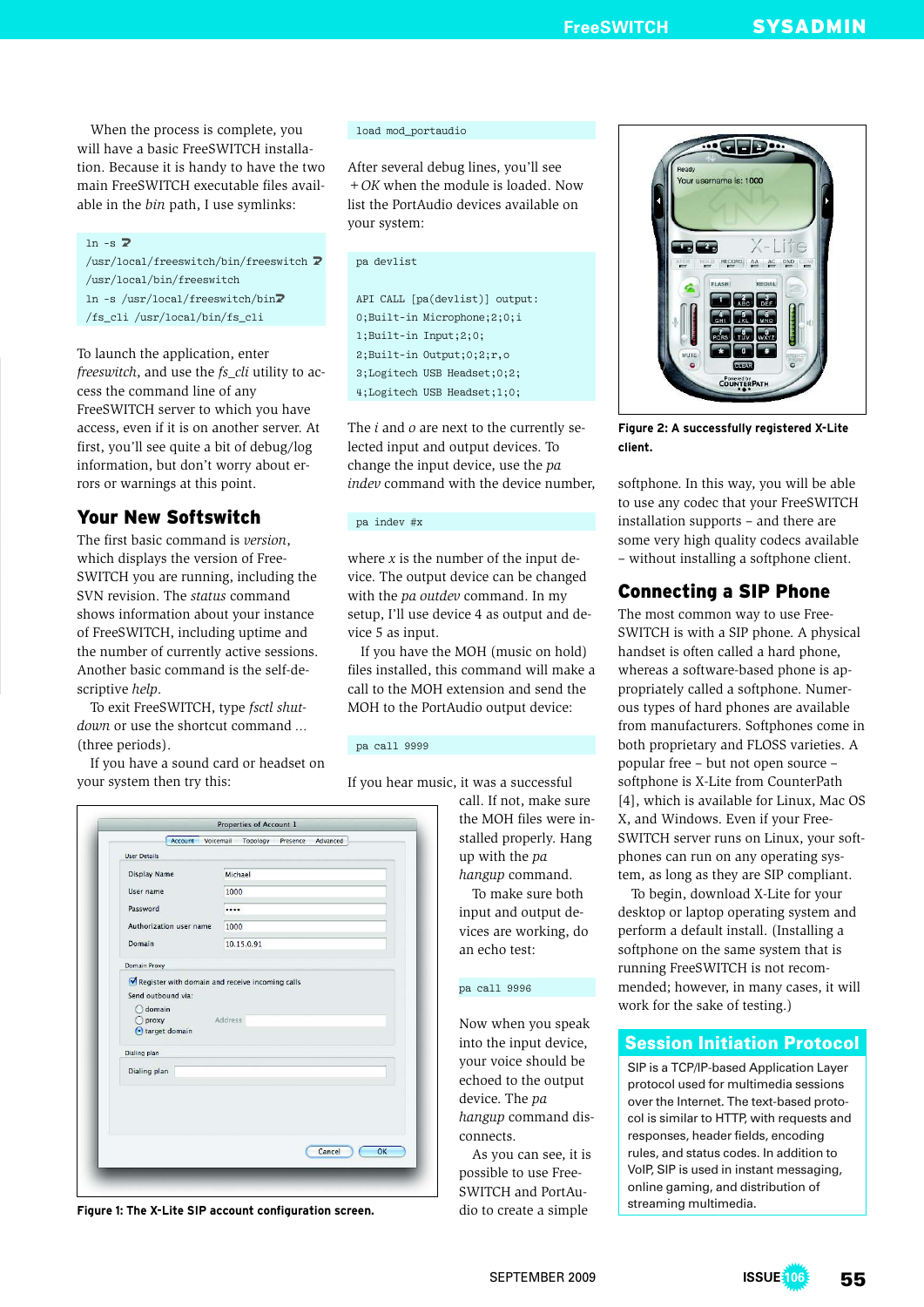Now launch X-Lite and open the SIP Account Settings menu by clicking the *Show Menu* button. (The button is the small down-arrow at the top of the phone, just left of center.)

Only one SIP account is available in X-Lite, so click on it then click the *Properties* button. As shown in Figure 1, fill in the fields and use *1234* as the password for extension *1000*.

Next, clear out the *Dialing plan* field because it is not needed with FreeSWITCH. Now click *OK* then *Close*, and the phone will attempt to register. Figure 2 shows a successful registration.

To make a test call, dial *9999* and click the green button to send. In a few moments you should hear music on hold. Figure 3 shows a call in progress to extension 9999.

To shut down FreeSWITCH, use the *fsctl shutdown* (*...*) command.

# Configuration Highlights

The default FreeSWITCH configuration has many features. Table 1 shows Dialplan highlights, and Table 2 shows some of the more important files and subdirectories in the FreeSWITCH configuration.

The default install will create a directory named */usr/local/freeswitch/conf*, which I'll refer to as *\$CONF*. All config files are XML and can include other XML files.

The top of this XML tree is *\$CONF/ freeswitch.xml*, which includes various XML files that in turn include still more XML files. This arrangement allows you to make changes to the FreeSWITCH



**Figure 3: An X-Lite client calling extension 9999.**

configuration without sifting through a particularly large file.

# FreeSWITCH as a Daemon

To start FreeSWITCH as a daemon, use the *-nc* (no console) command-line argument:

freeswitch -nc

FreeSWITCH will report that it is backgrounding and will give the process ID (PID). To stop Free-SWITCH, simply execute

*freeswitch -stop* at the Linux prompt. For now, leave FreeSWITCH running and use the *fs\_cli* command to connect: You will be greeted with a brief welcome message and a CLI prompt and perhaps some debug messages on the screen. To turn down the debug level, type:

#### /log info

This will restrict log messages to the *INFO* level and lower and keep you from being inundated with debug information.

All commands to the fs\_cli program begin with a slash, so type */help* to see a list of available commands. Anything else typed at the *fs\_cli* prompt will be sent to the FreeSWITCH server, with one exception: The ellipsis (*...*) will not shut down FreeSWITCH from fs\_cli; rather, it exits the fs\_cli program. Instead of shutting down FreeSWITCH from within fs\_ cli, exit the program and then issue the *freeswitch -stop* command at the Linux prompt.

Just let FreeSWITCH continue to run in the background while you set up a new user and modify the Dialplan.

# Adding a New SIP User

FreeSWITCH comes with 20 users predefined, but if you want to add more, just two steps modify the configuration:

- Add a user entry in *\$CONF/directory*/ *default/*
- Modify the Dialplan to allow the new user to be called

To add a new user named "Katherine" with extension number 1500, change directory into *\$CONF/directory/default* and make a copy of *1000.xml*:

| <b>Table 1: Dialplan Highlights</b> |                                    |  |  |
|-------------------------------------|------------------------------------|--|--|
| <b>Extension</b>                    | Function                           |  |  |
| 1000-1019                           | Default extensions                 |  |  |
| 2000-2002                           | Sample dial groups                 |  |  |
| 30xx                                | Narrowband conferences (8kHz)      |  |  |
| 31xx                                | Wideband conferences (16kHz)       |  |  |
| 32xx                                | Ultra-wideband conferences (32kHz) |  |  |
| 33xx                                | CD-quality conferences (48kHz)     |  |  |
| 4000                                | Voicemail retrieval                |  |  |
| 5000                                | Sample IVR                         |  |  |
| 5900                                | Call park                          |  |  |
| 5901                                | Call park retrieval                |  |  |
| 9888                                | FreeSWITCH conference              |  |  |
| 9992                                | Information application            |  |  |
| 9996                                | Echo test                          |  |  |
| 9999                                | Music on hold                      |  |  |

#### cp 1000.xml 1500.xml

In an editor, open *1500.xml*, replace *1000* with *1500*, and change the *effective\_caller\_id\_name* to *Katherine*. Your new file should look similar to Listing 1.

Now open *\$CONF/dialplan/default. xml* and locate the Dialplan entry (or "extension") named *Local\_Extension*. In the line

<condition field=U "destination\_number" 2 expression="^(10[01][0-9])\$">

those familiar with regular expressions will recognize that *^(10[01][0-9])\$* means "match exactly four digits – of which the first two are *10*, the next one is *0* or *1*, and the last one is any digit from *0* to *9* – and store the matched value in the variable *\$1*." Put more simply, it matches anything from 1000-1019, inclusive.

To add the new user Katherine at extension 1500, use the pipe character, which is a logical OR:

<condition field=U "destination\_number" 2 expression="^(10[01][0-9]|1500)\$">

Now launch the fs\_cli program and then type *reloadxml* or press F6. The new extension is now ready for use.

The best way to test it is to set up a softphone (or a hard phone, if you have one) as 1500 with FreeSWITCH. In your X-Lite client, open the SIP account settings and change the display name to *Katherine* and the *User name* and *Autho-*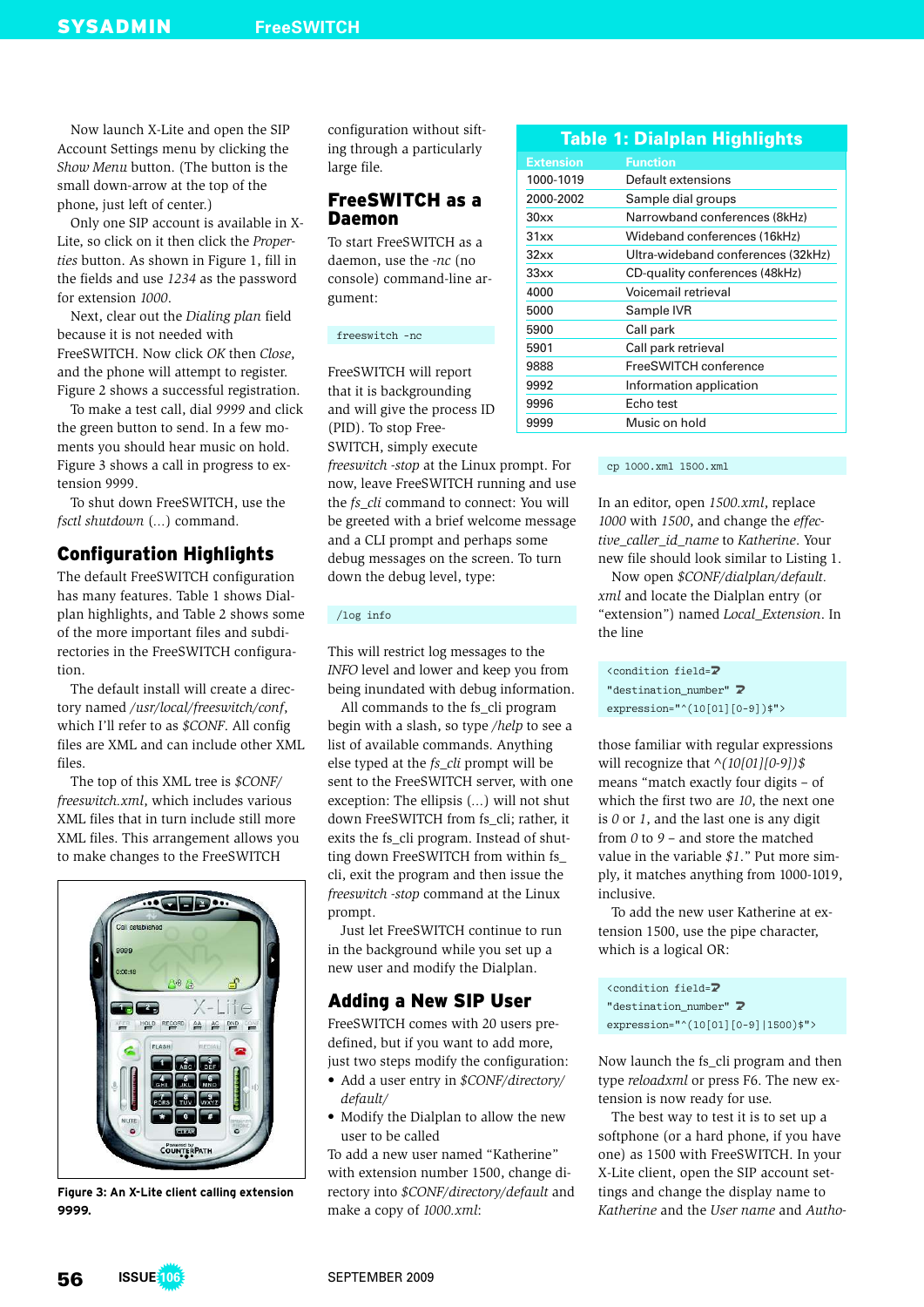| Table 2: Notable Configuration Files     |                                                                                                              |  |  |
|------------------------------------------|--------------------------------------------------------------------------------------------------------------|--|--|
| <b>Subdirectory/File</b>                 | <b>Description</b>                                                                                           |  |  |
| \$CONF/vars.xml                          | Defines a number of customizable sys-<br>tem variables, like default passwords and<br>codec preference lists |  |  |
| \$CONF/dialplan/default.xml              | The bulk of the default Dialplan is config-<br>ured here                                                     |  |  |
| \$CONF/directory/default/*.xml           | Individual users are defined here, e.g.,<br>1000.xml                                                         |  |  |
| \$CONF/sip_profiles/internal.xml         | A "SIP profile," or SIP UA to service an IP/<br>port (usually port 5060)                                     |  |  |
| \$CONF/sip profiles/external.xml         | Another SIP UA to handle outbound reg-<br>istrations to SIP providers (port 5080)                            |  |  |
| \$CONF/autoload configs/modules.conf.xml | Modules loaded automatically when<br><b>FreeSWITCH starts</b>                                                |  |  |
|                                          |                                                                                                              |  |  |

*rization user name* fields to *1500* before saving the settings. Your client will momentarily say *registering* and then will say *Ready* in the display. Now you can make calls from your new extension. If you have a second phone, you can register it as 1000 and use it to call 1500.

# Outside the Local Switch

One advantage of VoIP is that you can make free or very low cost phone calls on the Internet. FreeSWITCH can route calls to and from the Internet, even if it is behind a NAT device. NAT devices cause all sorts of trouble for SIP calls; however, FreeSWITCH does a good job of working around these issues.

In many cases, the default configuration will work without any changes. A simple test is to call the FreeSWITCH public conference server. The SIP URI of this server is *sip:888@conference. freeswitch.org*, and the default Dialplan will connect your phone if you simply dial *9888*.

If your call is successful, you will hear a text-to-speech (TTS) voice announce your caller ID name or number. If you are the only person in the conference, you will also hear a recording saying so.

To call the conference with PortAudio, enter:

### $pa$  call  $\nabla$ sip:888@conference.freeswitch.org

A number of service providers offer connection services to give you access to and from the public switched telephone network (PSTN) or simple SIP accounts. FreeSWITCH uses the concept of "gateways" to establish connections to these service providers. Gateways are used for

outbound registrations to providers. If you already have a SIP provider, you will want to use the settings for that provider. The FreeSWITCH wiki has sample configurations for a number of providers [5]. In this example, I will show you how to set up a gateway for iptel.org, which offers free SIP accounts.

First, create an account on the iptel. org website [6] and note your username and password. Next, create a new file called *iptel.org.xml* in *\$CONF/sip\_profiles/external*. Be sure to put your username and password in the appropriate fields. The file should look like Listing 2.

Now save the file, then at the Free-SWITCH prompt, issue the command:

sofia profile external  $\overline{z}$ restart reloadxml

"Sofia" is the name of the SIP library [7] used by FreeSWITCH and is also the name of the command to perform SIPrelated functions. (Just type *sofia* to see the syntax.) The above command tells FreeSWITCH to restart the *external* profile after reloading the XML data. The *reloadxml* is optional; however, if you've made changes to the XML data (by creating or editing a file), you will want those changes loaded when restarting the profile.

To see whether your system registered with iptel.org, issue the command:

#### sofia status

If your registration was successful, you will see a line like the following:

iptel gateway  $\overline{z}$ sip:myusername@sip.iptel.org REGED

The *REGED* state means that the gateway is successfully registered to the provider. If you see *FAIL\_WAIT*, then most likely you have a configuration problem.

The last step to receiving calls is to allow incoming calls in the Dialplan. The default configuration has a "public" Dialplan context that treats incoming calls from the Internet as inherently untrusted.

First you need to allow calls to your new iptel.org user, then you need to specify where to route those calls. To do

#### Listing 1: New User 1500.xml

01 <include>

- 02 <user id="1500" mailbox="1500">
- 03 <params>
- 04 <param name="password" value="\$\${default\_password}"/>
- 05 <param name="vm-password" value="1500"/>
- 06 </params>
- 07 <variables>
- 08 <variable name="toll\_allow" value="domestic,international,local"/>
- 09 <variable name="accountcode" value="1500"/>
- 10 <variable name="user\_context" value="default"/>
- 11 <variable name="effective\_caller\_id\_name" value="Katherine"/>
- 12 <variable name="effective\_caller\_id\_number" value="1500"/>
- 13 < variable name="outbound\_caller\_id\_name" value="\$\${outbound\_caller\_ name}"/>
- 14 < variable name="outbound\_caller\_id\_number" value="\$\${outbound\_caller\_ id}"/>
- 15 <variable name="callgroup" value="techsupport"/>
- 16 </variables>
- $17 \left\langle \text{luser} \right\rangle$
- 18 </include